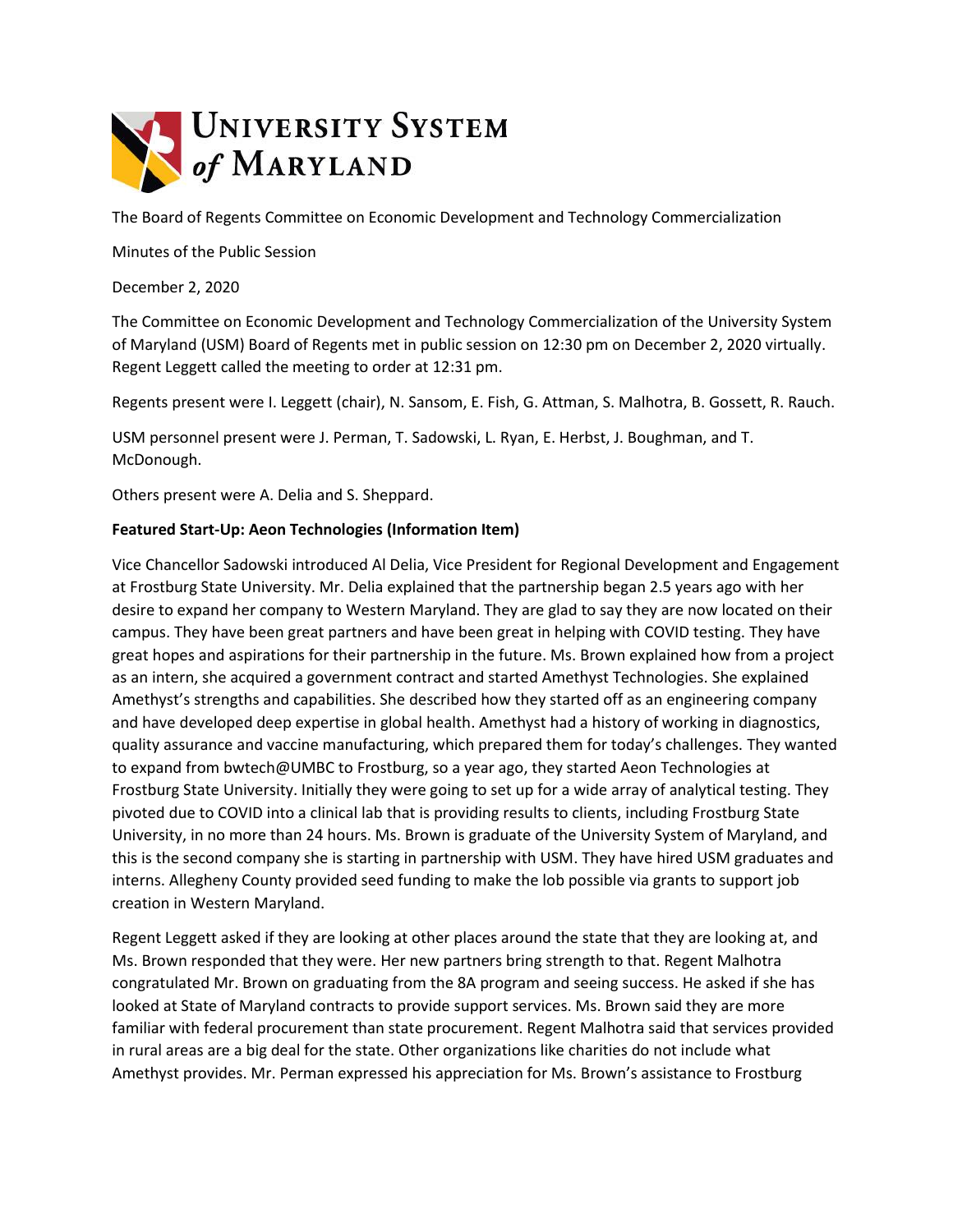State. He asked if they are thinking about antigen, point of care, antibodies testing as it evolves. Ms. Brown said they are expanding and at the forefront in understanding the latest technologies available.

## **Global Pandemic Prevention and Biodefense Center & BioHealth Capital Region Update and COVID Response – Rich Bendis, President & CEO of BioHealth Innovation, Inc, (Information Item)**

Mr. Bendis explained that region was ranked #6 in terms of U.S. Biopharma clusters and is now #4. The goal is to be #3. He explained that Maryland is playing a pivotal role in the coronavirus pandemic. There are positive trends in venture capital investment and wet lab space, though they will still need more space. He applauded the Maryland Momentum Fund. He reviewed the Connected DMV as an organization and the Center, specifically, and the challenges and opportunities. An integrated approach would mean getting out in front of pandemics. The Center would provide a way to connect than doing physical research, because the universities and industry are where the research should happen. They will start with antibody research to rally around. They are in the process of performing a Steering Committee, for which Dr. Perman and Secretary Schulz have agreed to participate. They are in a 6 month strategy/planning phase to begin implementation in Summer of 2021. The only formal academic collaboration at this time is with the USM because they believe the USM will be critical.

Regent Leggett asked why they are not looking to the federal government funding for the planning phase, and Mr. Bendis answered they are prioritizing federal support for research down the road. Chancellor Perman said they are happy to be central in this effort, and connecting is the way to overcome these pandemics.

## **USM Office of Economic Development Update – Tom Sadowski, Vice Chancellor for Economic Development (Information Item)**

Vice Chancellor Sadowski added more information on BioHealth Assets from a USM perspective and provided an update on the USM COVID Research & Innovation Task Force, including a public health communications challenge that will launch soon. Regent Leggett suggested that university and other athletes can be great influencers for that cause. He reviewed rankings, including the Milken Study, Princeton Review/Entrepreneur Magazine, and Maryland Future 20.

Regent Leggett commented that working together as an entire System and with the private sector will allow for even greater progress moving forward. Mr. Sadowski said combing efforts with UMB and UMCP in terms of research has been a great example. Regent Gossett said that public information campaigns around this great information are needed, and he also applauded ways to work collaboratively within the state and across the region. He also agreed that MPower is a great example, and there could be opportunities to work outside the state. Vice Chancellor Sadowski commented about funding and being a part of the Maryland Marketing Partnership, some of which has pivoted to talk about strengths in relation to COVID. Chancellor Perman said that what he has learned in recruiting industry is that if we project ourselves as user-friendly, industry wants to come. We have to be able to demonstrate our assets. Even things like using library facilities, core labs, etc., can be valuable in creating partnerships.

The meeting ended at 1:42 pm.